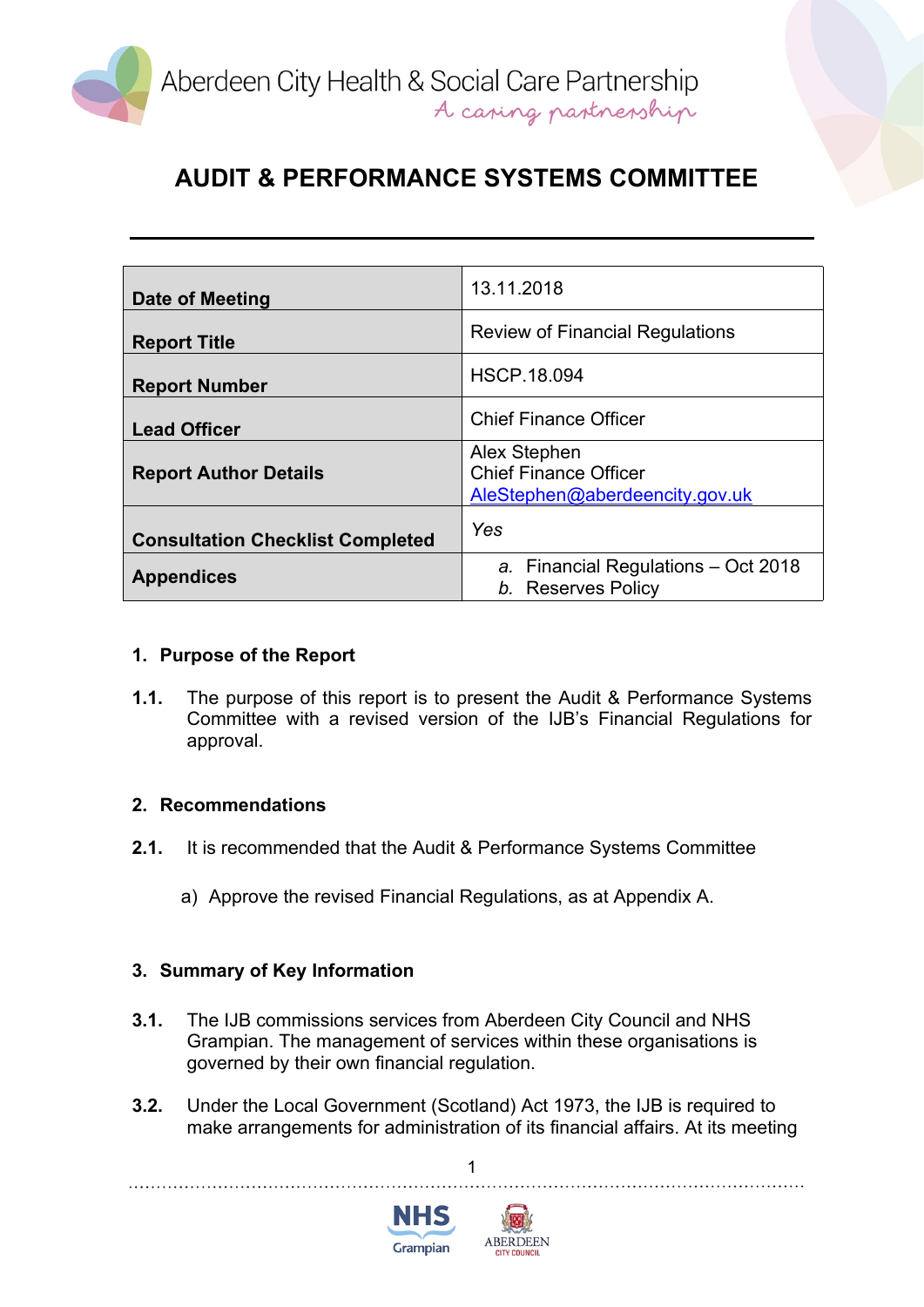

## **AUDIT & PERFORMANCE SYSTEMS COMMITTEE**

on the 26th of March 2016, the IJB agreed a set of financial regulations which detailed the responsibilities, policies and procedures that govern the IJB.

- **3.3.** The IJB requested that the financial regulations are reviewed and updated on a biennial basis.
- **3.4.** The revised financial regulations are attached at appendix A, with tracked changes to easily identify the revisions made.
- **3.5.** The majority of the changes have been to reflect the more mature stage of the IJB as it has now been established for over 2 years. Additionally, some of the terms used have been updated, for example where referring to the Audit & Performance Systems Committee.
- **3.6.** The two major changes to the financial regulations are outlined below:
	- i. **Reserves (3.7.3):** this section has been updated to reflect that fact we now have a reserves strategy which is reviewed annually.
	- ii. **Grants (3.8.2):** this section has been updated to allow officers to use their delegated powers. The rationale for this is that some grant applications need to be applied for quickly and seeking IJB approval each time will slow down the process and could result in the IJB loosing valuable help in the delivery of the strategy plan.
- **3.7.** There is one area where we are not currently compliant (item 3.3.4 regarding information on the set-aside budget).

### **4. Implications for IJB**

- **4.1. Equalities –** there are no direct equalities implications arising as a result of this report.
- **4.2. Fairer Scotland Duty –** there are no direct implications relating to the Fairer Scotland Duty as a result of this report.
- **4.3. Financial –** These financial regulations detail the financial responsibilities, and policies and procedures that govern the Integration Joint Board.
- **4.4. Workforce –** there are no direct workforce implications arising from the recommendations of this report.

2